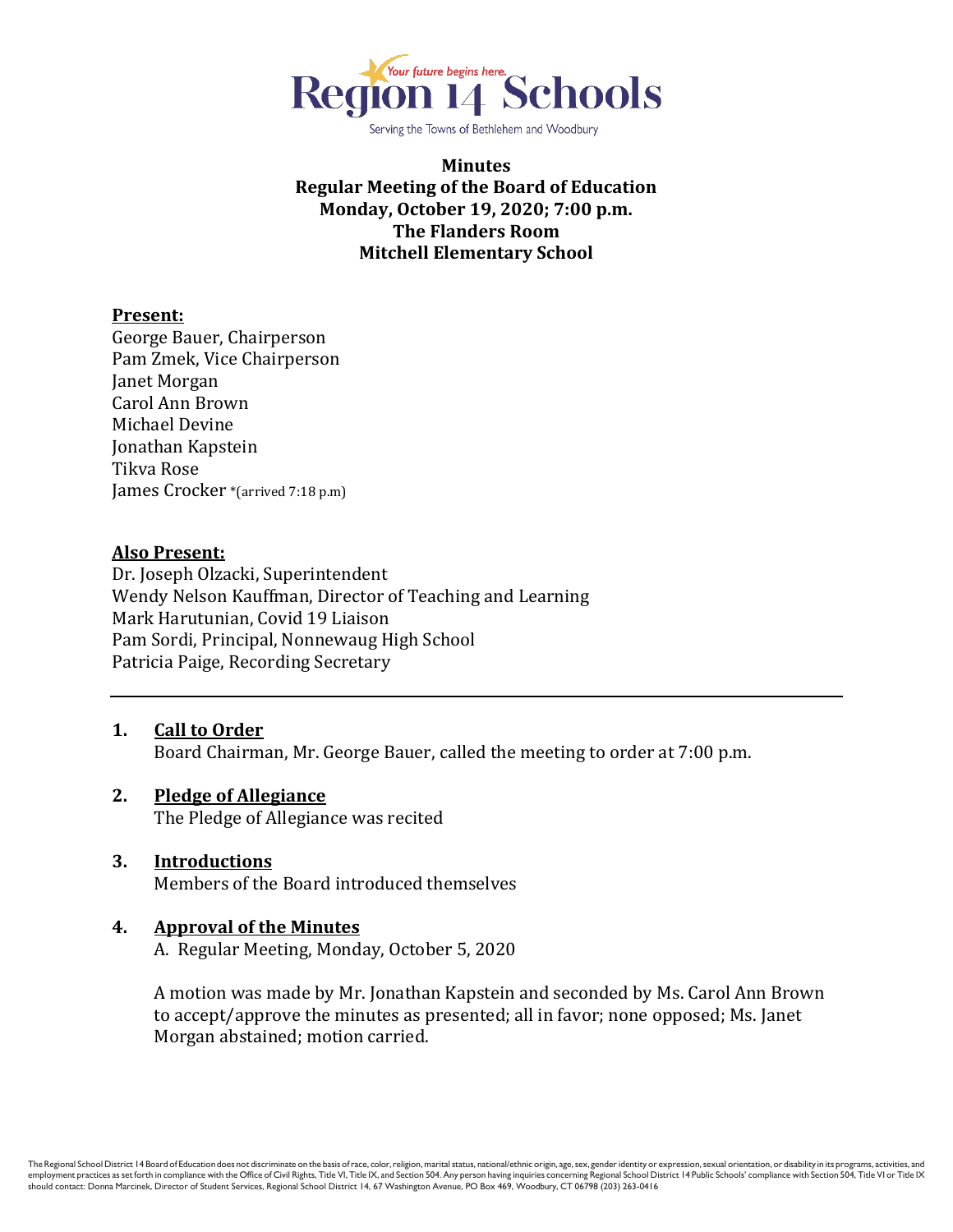### **5. Superintendent's Report**

### A. 14's Finest

Dr. Olzacki and members of the Board of Education recognized the district's custodial and maintenance staff for their commitment to their positions, the staff, and students of Region 14 and for keeping the schools safe and clean during the pandemic. All have gone above and beyond the call of duty. Each were awarded a certificate of appreciation.

### B. Intensification/Acceleration: Ms. Wendy Nelson Kauffman

Ms. Nelson Kauffman provided a Powerpoint Presentation on the concept of Acceleration, more appropriately termed by Dr. Olzacki as Intensification and defined as "not moving faster, moving smarter". The goals are to get students back on grade level, while still attending to their social and emotional needs; delineating the priority curriculum for the grade level; and deciding what to teach and how to teach it.

\*James Crocker arrived 7:18 p.m.

#### C. Special Education Committee Report

Last fall a Superintendent's Special Education Committee was formed that had been meeting monthly until normal operations were shut down in March due to the pandemic. Last week, the committee hosted their first event since that time, a playground meet up at Mitchell Elementary School. The committee is looking to resume monthly meetings in order to continue their conversations between parents, staff members and the board.

#### D. Agriscience Update: Mr. Edward Belinsky

Mr. Belinksy was not available for this evening's meeting. In lieu of his report, Mr. Mark Harutunian, the Covid 19 Liaison for the district and Ms. Pamela Sordi, the Principal at Nonnewaug High School, were asked to detail the chain of events that occurred over the weekend with the confirmation of a positive Covid 19 test for a student at the high school and the subsequent closing of the school for a three day period.

# **6. Committee Report**

Ms. Carol Ann Brown reminded everyone that the first Public Relations Committee Meeting is planned for Monday, October 26th at 5:00 p.m. in the central office conference room #132.

# **7. Board Chair's Comments**

Mr. Bauer thanked everyone for their efforts over the weekend regarding the highly organized plan of action once it was learned that there was a student who tested positive for Covid 19.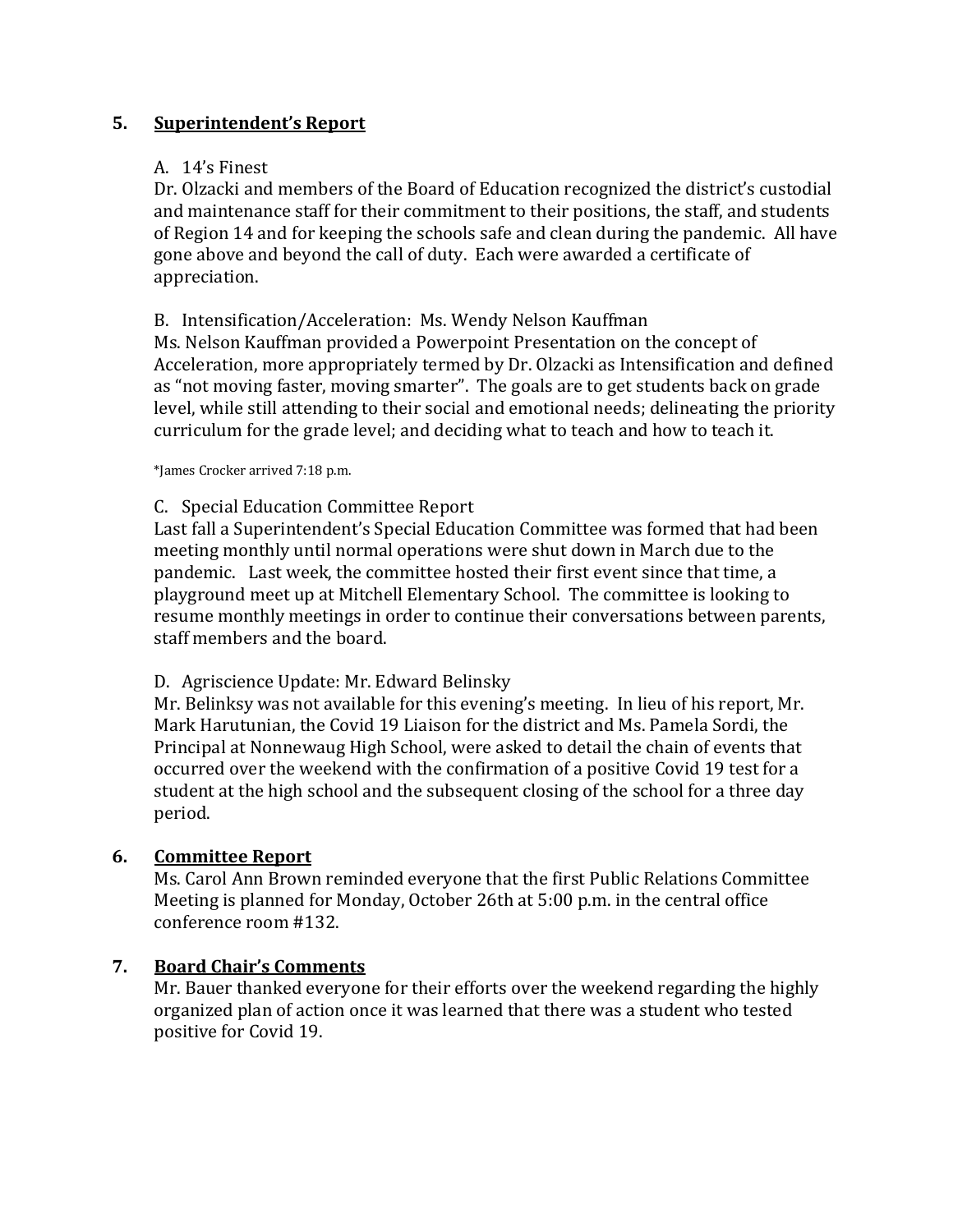#### **8. Privilege of the Floor**

There was no Public Comment

# **9. Old Business**

None

### **10. New Business**

A. Set graduation date for Class of 2021

Ms. Pam Sordi, Principal of Nonnewaug High School, made a request, according to Public Act 19-195, which permits Boards of Education to establish a high school graduation date at any time during the school year, provided the chosen date falls not earlier than the 180th day noted in the original school calendar adopted by the board, to set the graduation date for the Class of 2021 for Saturday, June 19, 2021. Given the Covid19 environment, a venue has not been determined.

A motion was made by Ms. Janet Morgan and seconded by Mr. Jonathan Kapstein to accept/approve Saturday, June 19, 2021 as the high school graduation date for the Class of 2021; all in favor; none opposed; motion carried unanimously.

B. Discussion and possible action on evaluation/performance of the Superintendent

# **Executive Session**

Ms. Pam Zmek moved that the Region 14 Board of Education enter into Executive Session for the purpose of a personnel matter, specifically the Superintendent's evaluation. The Board invited the Superintendent, Dr. Joseph Olzacki, into Executive Session at 7:49 p.m.

#### **Public Session**

The Board returned to Public Session at 9:52 p.m.

C. Discussion and possible action/vote regarding re-election and contract of the Superintendent of Schools

# **Motion**

Ms. Pamela Zmek moved that the Board of Education elect Dr. Joseph Olzacki to a new term as Superintendent of Schools for Regional School District #14, with his new term commencing on November 1, 2020 and ending on June 30, 2023; seconded by Mr. James Crocker; all in favor; none opposed; motion carried unanimously.